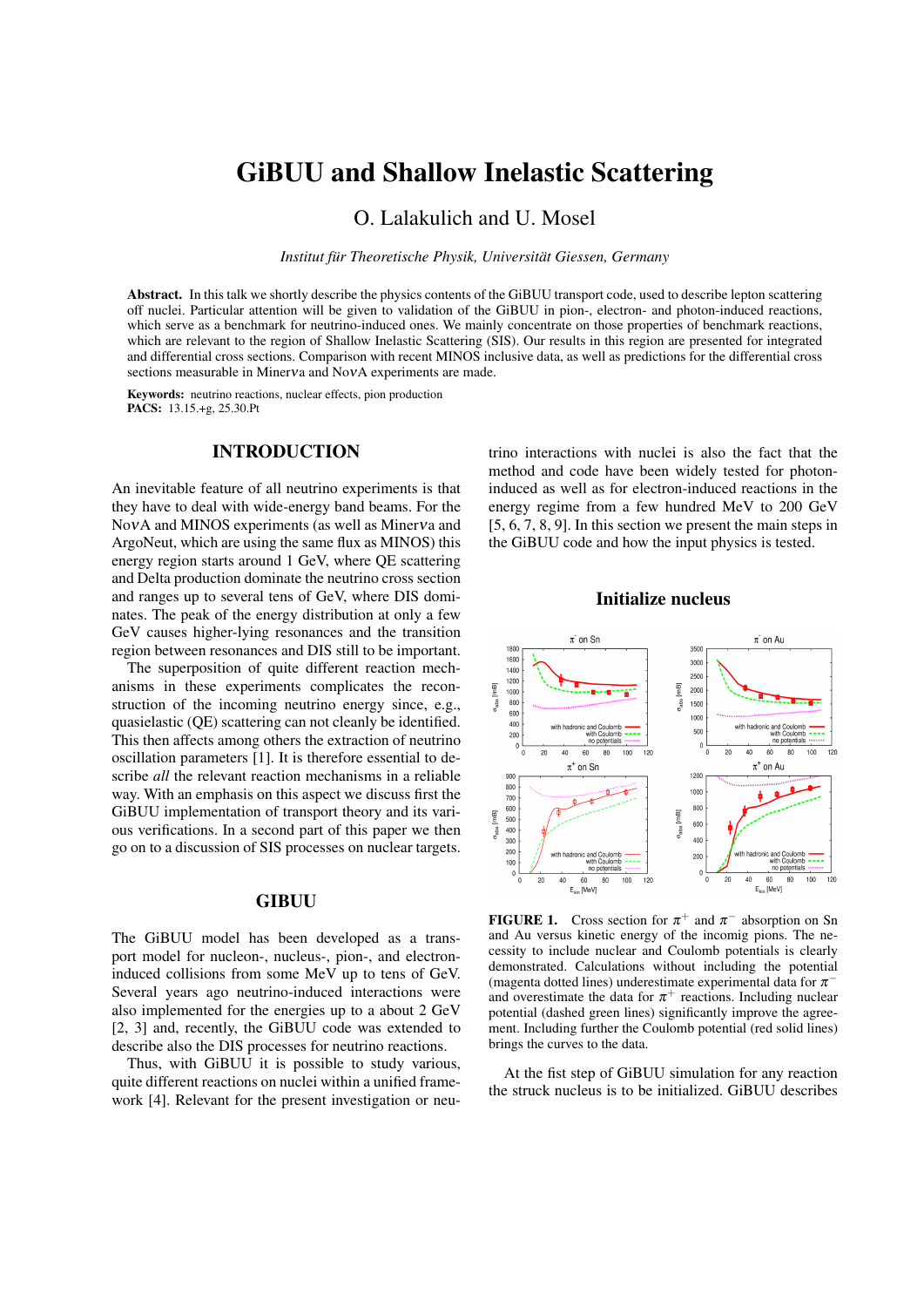it as a collection of off-shell nucleons. Each nucleon is bound in a mean-field potential, which on average describes the many-body interactions with the other nucleons. This potential is parameterized as a sum of a Skyrme term depending only on density, and a momentum– dependent contribution. The phase space density of nucleons is treated within a local Thomas-Fermi approximation. At each space point the nucleon momentum distribution is given by a Fermi sphere, whose radius in momentum space is determined by the local Fermi momentum which depends on the nucleon density. Within this picture, contrary to the Fermi gas model with constant Fermi momentum (the global Fermi gas model), the nucleon position and momentum are correlated. This leads to a smoother momentum distribution with somewhat more strength at lower momenta and to smoother nucleon spectral functions.

The validation of such a description can be checked, for example, with pion absorption reactions. Fig. 1 shows the absorption cross section for negatively and positively charged pion on tin and gold.

#### Calculate in-medium cross section

In view of our purpose to use the model for description of neutrino scattering, such verification of the model with pion scattering is necessary but not sufficient. Being strongly interacting particles, pions have a small penetration length and thus mainly interact close to the surface of the nucleus. Electrons and photons, as well as neutrinos, on the other hand, probe the whole volume of the nucleus. Validation of the GiBUU model with these probes can be demonstrated on the example of the inclusive electron scattering off carbon nucleus. The double differential cross sections  $d\sigma/d\cos\theta_u d\omega$  are shown in Fig. 2 for various energies of the incoming electron and fixed scattering angle of  $\theta_{\mu} = 37.5^{\circ}$  versus the energy transfer  $\omega$ . The GiBUU calculations are compared to the JLab data. This figure again demonstrate the sensitivity of the results to the choice of the nuclear potential.

Another important feature of the GiBUU model is that it incorporates not only resonance but also background contributions. Its necessity can be clearly validated using the photoabsorption data. Fig. 3 shows the calculated photoabsorption cross section for proton and neutron targets. Agreement with the data can only be reached when all reaction channels are taken into account. Those are both resonance and background 1-pion production in the ∆−region, up to photon energies of about 0.4 GeV. The threshold for the production of highmass resonances, able to decay to 2 pions, open only at  $E<sub>\gamma</sub> > 0.6$  GeV. In this energy region the second resonance peak at  $E_{\gamma} \approx 0.7$  GeV is clearly visible. In the region



**FIGURE 2.** Cross section  $d\sigma/d\cos\theta_\mu d\omega$  for inclusive electron scattering on carbon. Curves obtained without including any potential (green dashed curves) overestimate both QE and ∆ peaks and give a too deep dip in between. Including momentum-dependent nuclear potential in the model (blue short-dashed curves) significantly improve agreement with the data. Taking into account the full in-medium spectral function (red solid curves), that is medium-modified width and mass of the baryons brings further improvement.

of 0.4-0.6 GeV, that is below the resonance production threshold, the non-resonant 2-pion production is indispensable. One should keep this in mind, when considering neutrinoproduction: both resonant and non-resonant (background, direct pion production) processes must be taken into account.

When going from protons to nuclear targets, we face a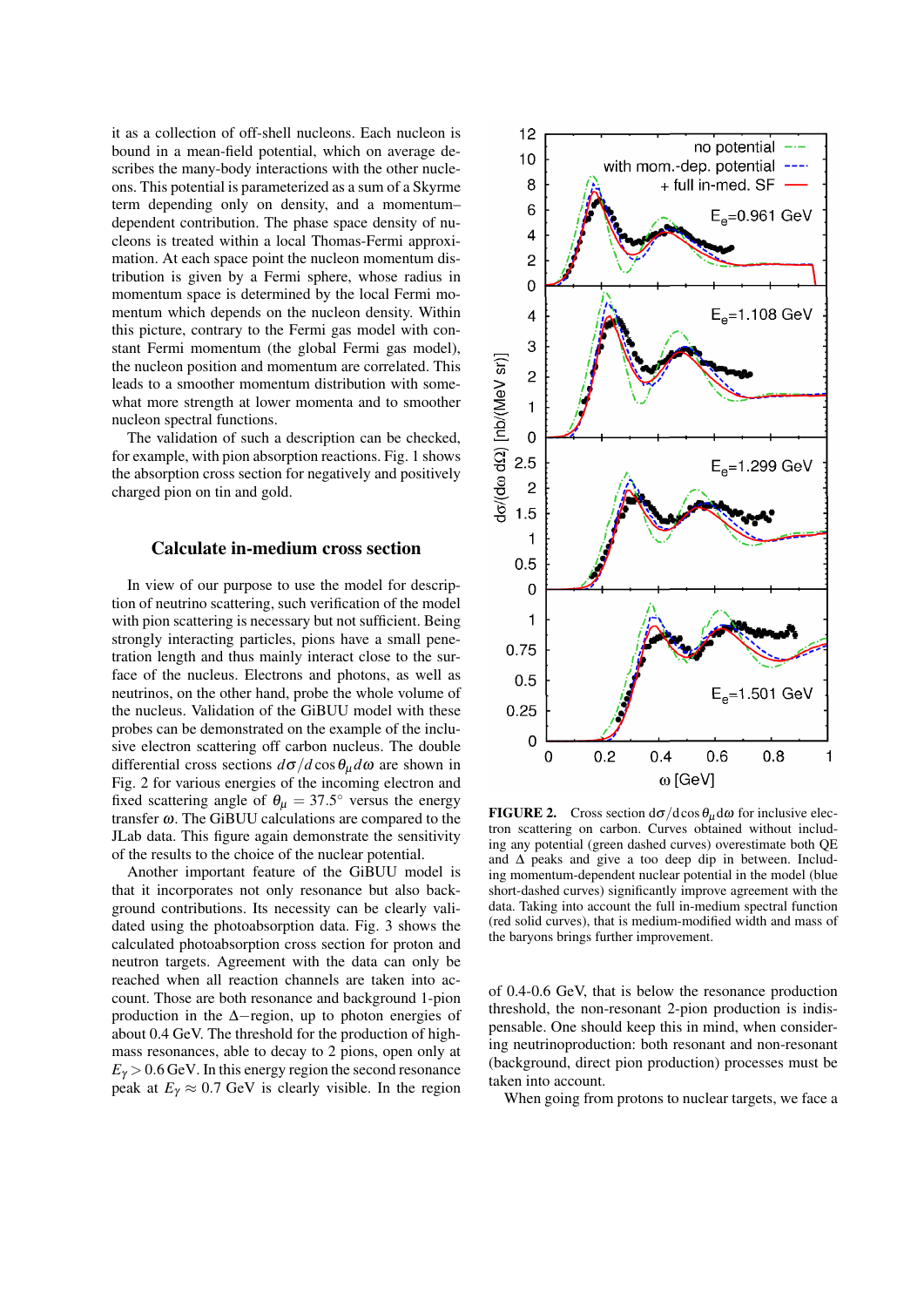

FIGURE 3. Photoabsorption cross section on proton and neutron targets versus photon energy. To reach agreement with the data in the ∆ peak region, both resonant (dotted black curve) and non-resonant pion production are needed. The latter is tuned in such a way, that their sum (short-dashed blue curve) fits the data. At higher energies both resonant (double-dotted yellow curve) and non-resonant 2-pion production are needed. The latter is tuned in such a way, that their sum (long-dashed green curve) fits the data. These calculations do not contain any  $2\pi$  or DIS contributions which contribute at the higher energy transfers.

surprising problem that is not yet fully clarified in electroproduction theory — the second resonance peak disappears in photoabsorption on nuclei. This is demonstrated on the example of carbon and lead targets, as shown in Fig. 4. Partly this effect is due to the medium modification of the resonance properties, partly due to the presence of the nuclear potential. Including the momentum-dependent nuclear potential in the model significantly improves the agreement with the data, as compared to the calculations without nuclear potential. The deficiency of the calculated cross section at the highenergy side of the  $\Delta$  peak could be an indication for missing  $2p2h1\pi$  processes.

# Propagate outgoing hadrons throughout the nucleus

A remarkable feature of the GiBUU, which distinguishes it from other neutrino event generators, is the implementation of sophisticated treatment of final state interactions. Hadrons produced in the initial interaction act inside the nucleus, can rescatter off another bound nucleon, changing their energy, and/or producing additional mesons and/or knocking-out this nucleon. Pions, that were originally produced through a weak excitation of ∆ resonance, can be absorbed in the nucleus or converted to other mesons. Thus, the inevitable presence of the FSI washes out the true origin of the event and makes an experimentally observed signal different from what one would expect for the scattering on a free nucleon. FSI can decrease the cross sections as well as significantly modify the shapes of the final particle spectra.

The restoration of the true cross section of the process of interest, therefore, cannot be achieved by pure experimental means and crucially relies on theoretical modeling implemented in the event generators. For a reliable interpretation of experiments one thus needs a model which provides a realistic description of both initial neutrino-nucleus interaction and the final state interaction of the produced hadrons.

The existing neutrino event generators describe FSI with the cascade model, mainly because it is relatively easy to implement and the simulation is not time-consuming. In GiBUU, on the contrary, FSI are implemented by solving the semi-classical Boltzmann-Uehling-Uhlenbeck (BUU) equation. It describes the dynamical evolution of the phase space density for each particle species under the influence of the mean field potential, introduced in the description of the initial nucleus state. Equations for various particle species are coupled through this mean field and also through the collision term. This term explicitly accounts for changes in the phase space density caused by elastic and inelastic collisions between particles. For a more detailed discussion of FSI see Ref. [4]. Thus, with 61 baryons and 21 mesons included in the model, we are solving the system of 83 coupled differential equations. The price to pay for this realistic description is computer time for the calculations.

Validation of our treatment of FSI can be demonstrated by comparison of the GiBUU calculations of proton transparency  $\mathscr T$  in electron scattering off carbon, iron and gold with the JLab/SLAC data. GiBUU calculations show a very good agreement with the data (see Fig. 5).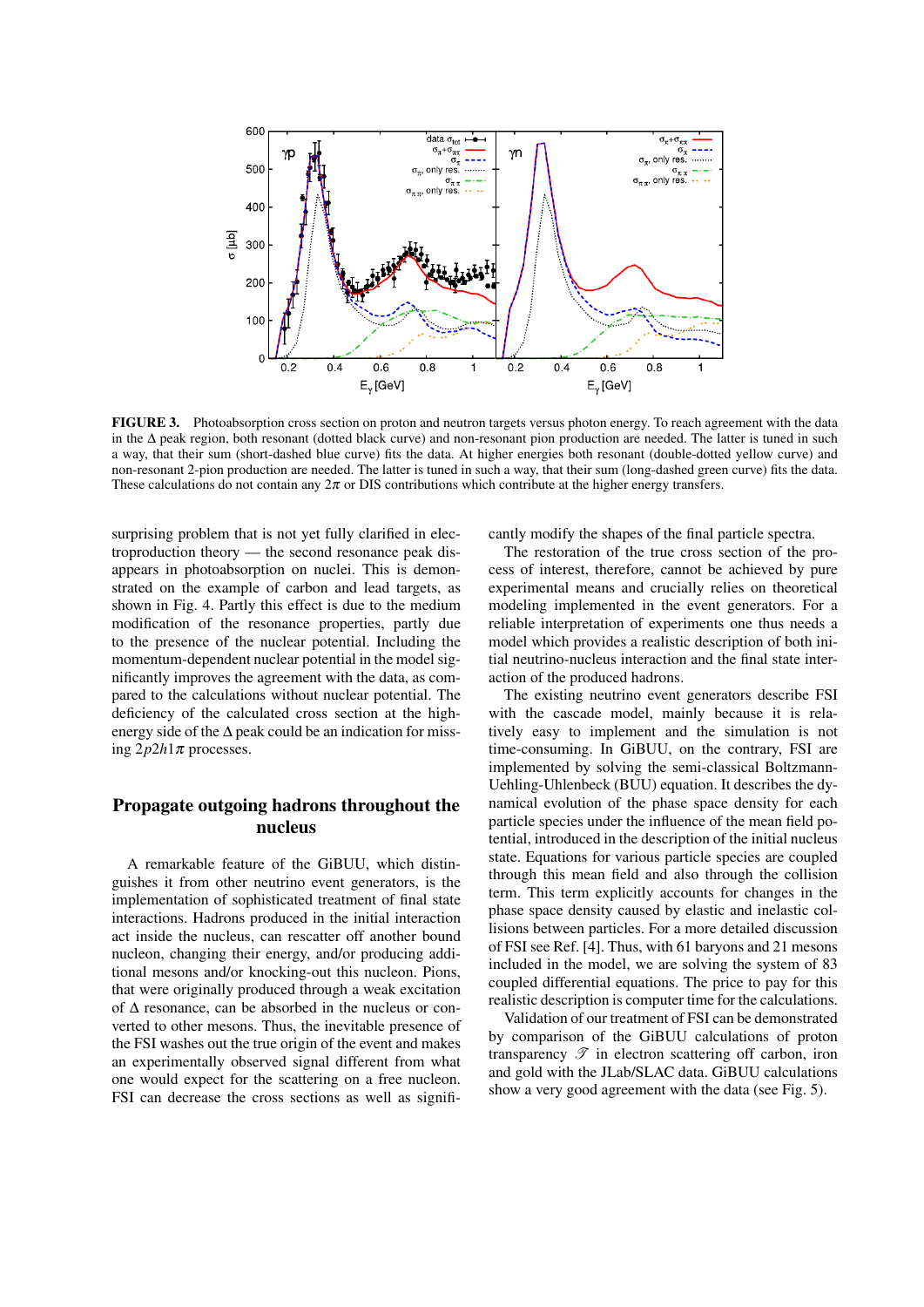

FIGURE 4. Photoabsorption cross section on carbon and lead targets versus photon energy. Calculation without nuclear potential (dashed green curves, labeled "EQS 0") clearly shows the second peak not present in the data. Including nuclear potential without momentum dependence, the so-called soft potential (short-dashed blue curve, labeled "EQS 3") slightly increases the cross section in the dip region. Using the momentum-dependent potential, medium momentum-dependent in particular (red solid curves, labeled "EQS 5") noticeably increases the cross section in the dip region and slightly decreases it in the second peak region, thus improving agreement with the data.



**FIGURE 5.** Transparency in electron scattering  $A(e, e'p)$  off carbon, iron and gold versus the squared momentum transferred. Experimental data (filled symbols) are perfectly described by the GiBUU model (open symbols connected by lines).

Closely related to neutrino-induced reactions is the photoproduction of pions. On the nucleon (i.e., without final state interactions) these reactions directly test the vector part of the pion-production vertex. On nuclei this reaction tests the nuclear dynamics of pion propagation throughout the nucleus. GiBUU describes the dataset for photoproduction of neutral pions [6] on nuclei for photon energies up to 0.8 GeV quite well [10].

As an illustration, that will become relevant for the



FIGURE 6. Momentum distributions of the outgoing pions for inclusive  $\pi^0$  production in scattering of photons of energies 0.2 − 0.8 GeV off D (blue short-dashed curves), C (red solid curves) and Ca (dash-dotted cyan curves) nuclei. The data are from [6]. They contain coherent pion production, which is not included in the calculations; it plays a role only on the lowmomentum side of the peak.

later discussions, Fig. 6 shows measured and calculated pion momentum distributions for  $\pi^0$  photoproduction off D and C nuclei. The shapes of the experimental distributions change significantly when going from deuterium (which is nearly equivalent to production before FSI) to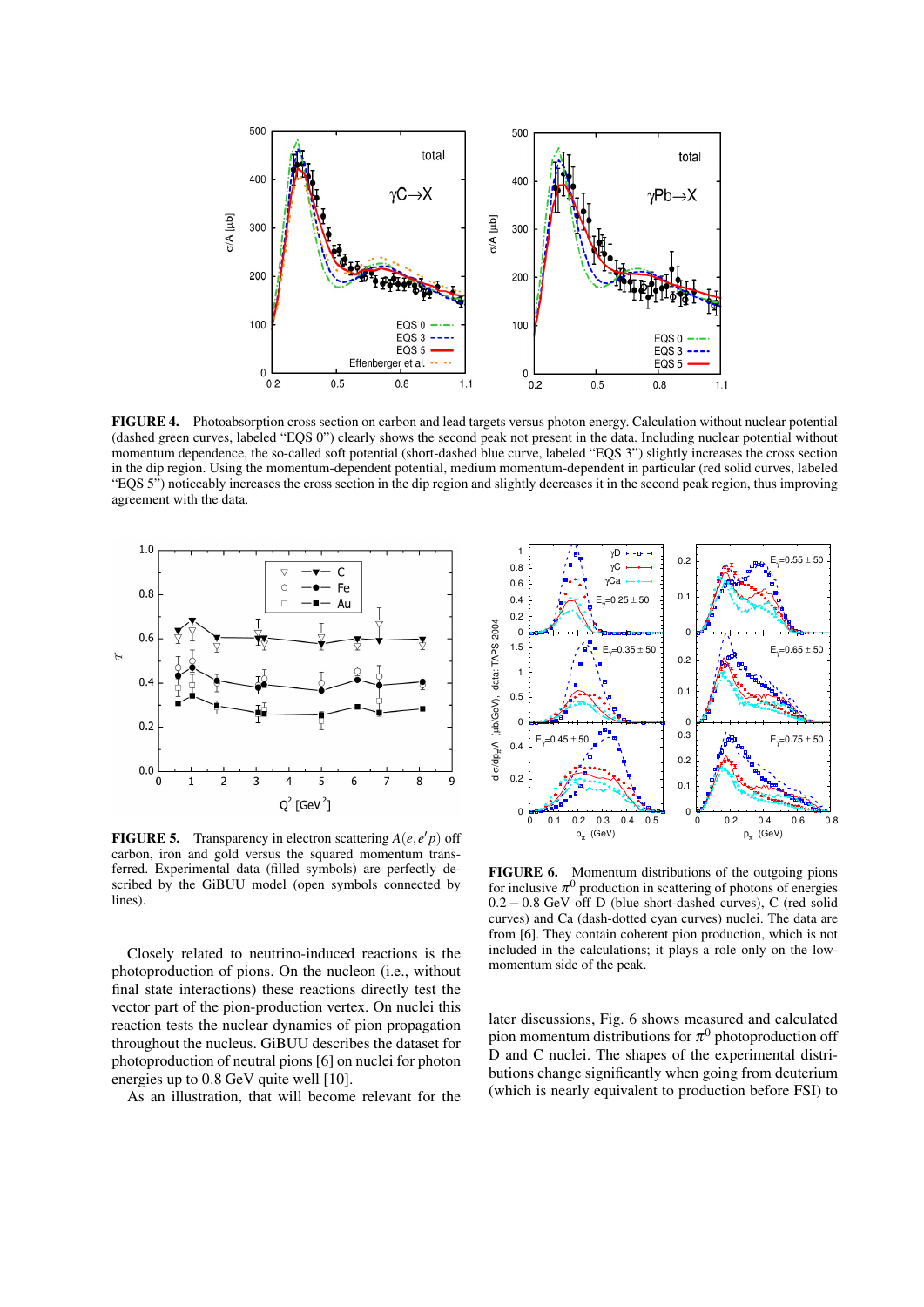C (corresponding to production after FSI). The main effect is a strong absorption of pions around momenta of 0.3 GeV due to the excitation of the  $\Delta$  resonance and its subsequent pionless decay. GiBUU calculations reproduce this behavior and show a generally good agreement with the data; in the calculations the absorption around 0.3 GeV is indeed due to *N*∆ → *NN* or *NN*∆ → *NNN* collisions. The remaining discrepancies between theory and experiment for C and Ca give an indication of the systematic errors in the GiBUU calculations. We also note here that the calculations shown in Fig. 6 all use the collisionbroadened width as given by Oset and Salcedo [11]. Using the free width instead would yield significantly too large cross sections at the peak position.

For the energy region around a few GeV also concepts such as 'formation zone' or 'formation time' become important; they attempt to model the finite time needed for a struck parton to hadronize into a groundstate hadron. At the lower invariant masses, in the resonance region, the formation time is exclusively determined by the inverse resonance width  $\tau = 1/\Gamma$ . The decay products of the resonance, e.g. the pions from  $\Delta$  decay, appear according to an exponential decay law and then start to interact immediately; on the other hand, also before pion emission the ∆ resonance can interact with other nucleons in the nucleus and, for example, can be absorbed through ∆*N* → *NN*, an important pion absorption channel. At higher energies where individual resonances melt into a QCD continuum this life-time of resonances is modeled by a formation time during which the interaction of the produced hadron with the nucleons in the nucleus is reduced. In [12, 13] we have used a reduction of this interaction by a constant factor, depending on the number of leading quarks in the formed hadron, which accounts well for the hadronization experiments in the HERMES energy regime. In [8] we have shown a more sophisticated method that contains a linear rise of the interaction cross section of the new formed hadron with the nucleons in the target nucleus can account for hadronization data over a wide range of leptonenergies, from about 10 to 200 GeV. We use this scheme, therefore, also for the neutrino reactions in the SIS and DIS regions [14].

#### **Multiplicities**

Another important point that should be checked by any neutrino event generator is the multiplicity of various particles. Such comparison was made first in [15] within the GENIE event generator. Here we present the corresponding results from the GiBUU model.

Fig. 7 compares our calculations for the multiplicities for all charged hadrons with the data available from the old neutrino experiments. Fig. 8 shows the multiplicities



FIGURE 7. Average multiplicities for charged hadron production (red thick solid curves) with  $1\sigma$  confidence intervals (red thin solid curves) for proton (top panel) and neutron (bottom panel) targets versus the squared invariant hadron mass *W*<sup>2</sup> . GiBUU calculations are compared with the FNAL (blue circles) data on deuterium target and BEBC (green diamonds) data on hydrogen target.

for production of neutral pions and kaons. It is interesting to note here that experimentally the data on proton and nuclear targets nearly coincide. Furthermore, they lie well within a  $1-\sigma$  confidence band (the latter is calculated within GiBUU).

### SHALLOW INELASTIC SCATTERING

Now let us proceed with the neutrino and antineutrino reactions:

$$
\nu(k^{\mu})N(p^{\mu}) \to \mu^-(k'^{\mu})X ,
$$
  

$$
\bar{\nu}(k^{\mu})N(p^{\mu}) \to \mu^+(k'^{\mu})X ,
$$

with a bound nucleon inside the nucleus.

As we learned from photoproduction described in the previous section, we expect all reaction channels to be important. Thus, the total absorption cross section is then calculated as  $\sigma_{\text{tot}} = \sigma_{\text{OE}} + \sigma_{\text{RES}} + \sigma_{\text{bgr}} + \sigma_{\text{DIS}}$ . Each term is shown explicitly in Fig. 9 for the example of the  $d\sigma/dQ^2$  and the  $d\sigma/d\nu$  cross sections. At low  $Q^2$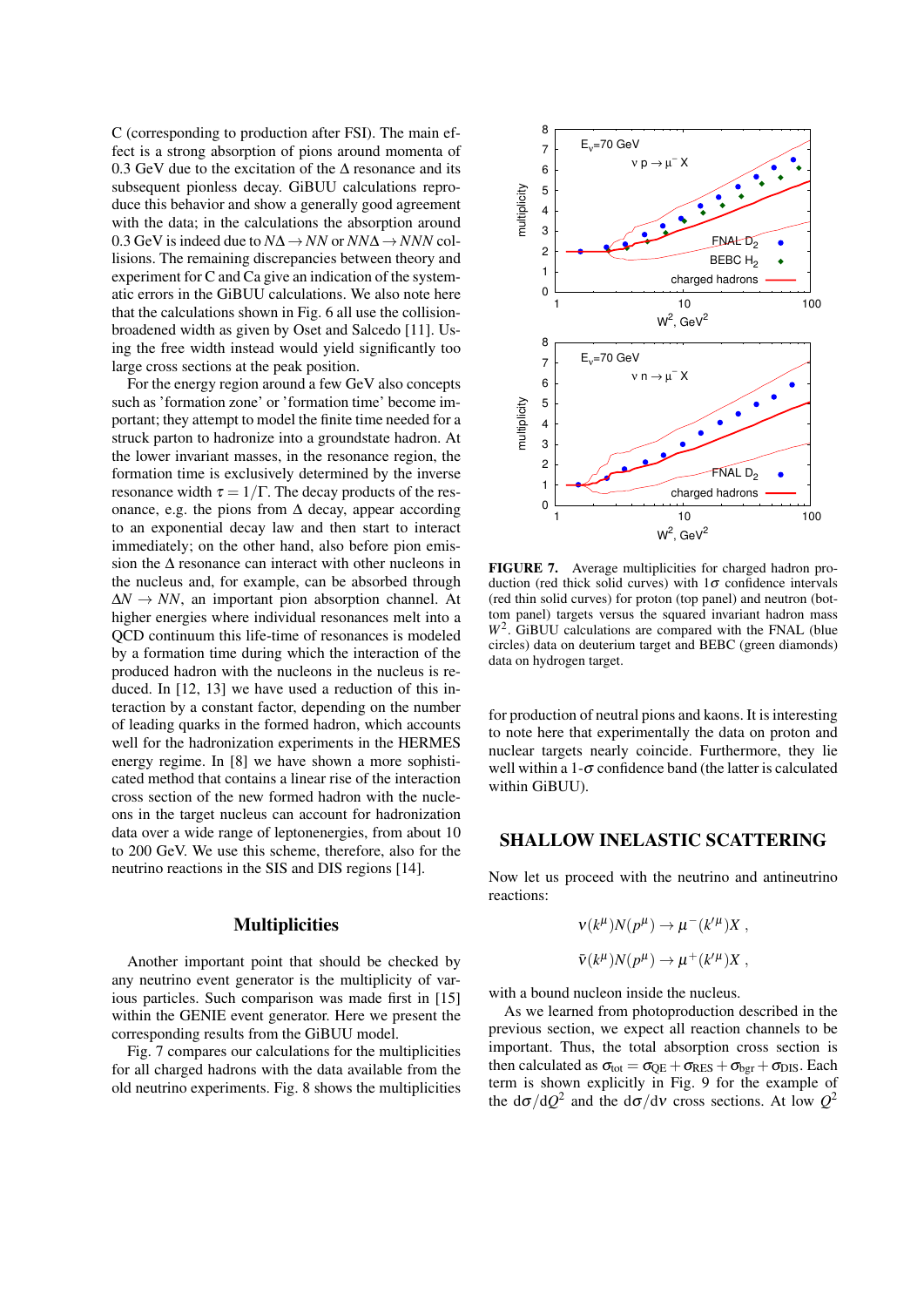



**FIGURE 8.** Average multiplicities for  $\pi^0$  (top panel) and  $K^0$ (bottom panel) production versus the squared invariant hadron mass  $W^2$ . GiBUU calculations for proton (blue thick shortdashed curves) and neutron (red thick solid curves) targets and the corresponding  $1\sigma$  confidence intervals (thin curves) are compared to the SKAT data for freon and BEBC data for hydrogen.

all contributions are important. All of them except DIS, however, strongly fall off with increasing *Q* 2 . The DIS contribution, on the other hand, is much flatter in  $Q^2$ ; its absolute value will also grow with increasing energy. The dependence on energy transfer  $v$  is dominated by different channels in different regions of ν. It is clearly seen, that as soon as the neutrino energy is large enough to allow  $v > 2$  GeV, which is the case for the present experiments, all the processes will be important.

From Fig. 9 it is also clear, that at neutrino energies above a few GeV the major contribution to the total cross section comes from DIS. According to the predictions of the parton model, the DIS cross section grows linearly with energy. At high neutrino energies the data are, therefore, conveniently presented as cross section per energy  $\sigma_{\text{tot}}/E_v$ .

Figure 10 shows the results of our calculations of the total cross section as well as the DIS and other contributions indicated in the figure for both neutrino and antineutrino scattering on an isoscalar target. The world average values and their error bands are indicated for

**FIGURE 9.** Cross sections  $d\sigma/dQ^2$  (top panel) and  $d\sigma/dv$ (bottom panel) per nucleon for CC neutrino scattering off an isoscalar target for  $E_v = 4$  GeV.

comparison for  $E_v > 30$  GeV. The NOMAD experiment has recently performed measurements on a composite target with a measured composition of 52.43% protons and 47.57% neutrons [16]. The measurements were then corrected for the non-isoscalarity, and the results are presented as isoscalar cross section. The data points are shown in Fig. 10 as solid triangles.

For neutrinos, the DIS contribution becomes larger than the  $\Delta$  contribution at about 3 GeV, and at 5 GeV it is already about 60% of the total and reaches 95% at higher energies. The rest is to be attributed to other channels. For antineutrinos, the DIS contribution becomes larger than the  $\Delta$  channel at about 4 GeV; it is 40% of the total at  $E_{\bar{v}} \sim 5$  GeV and reaches 95% at higher neutrino energies. This clearly has implications for theoretical analyses of the cross section measurements in the MINOS and NOνA experiments.

Such interplay of various reaction mechanism is the distinguishing feature of the Shallow Inelastic Scattering (SIS), which reveals itself for a wide range of neutrino energies of few GeV.

The dip in the total antineutrino cross section at  $E_v \sim$ 3 − 4 GeV (there is an indication for a similar effect in the neutrino cross section) shows up as such only in the  $1/E<sub>v</sub>$  scaled cross section. It is caused by an interplay of the downfall of the resonance contributions and the rise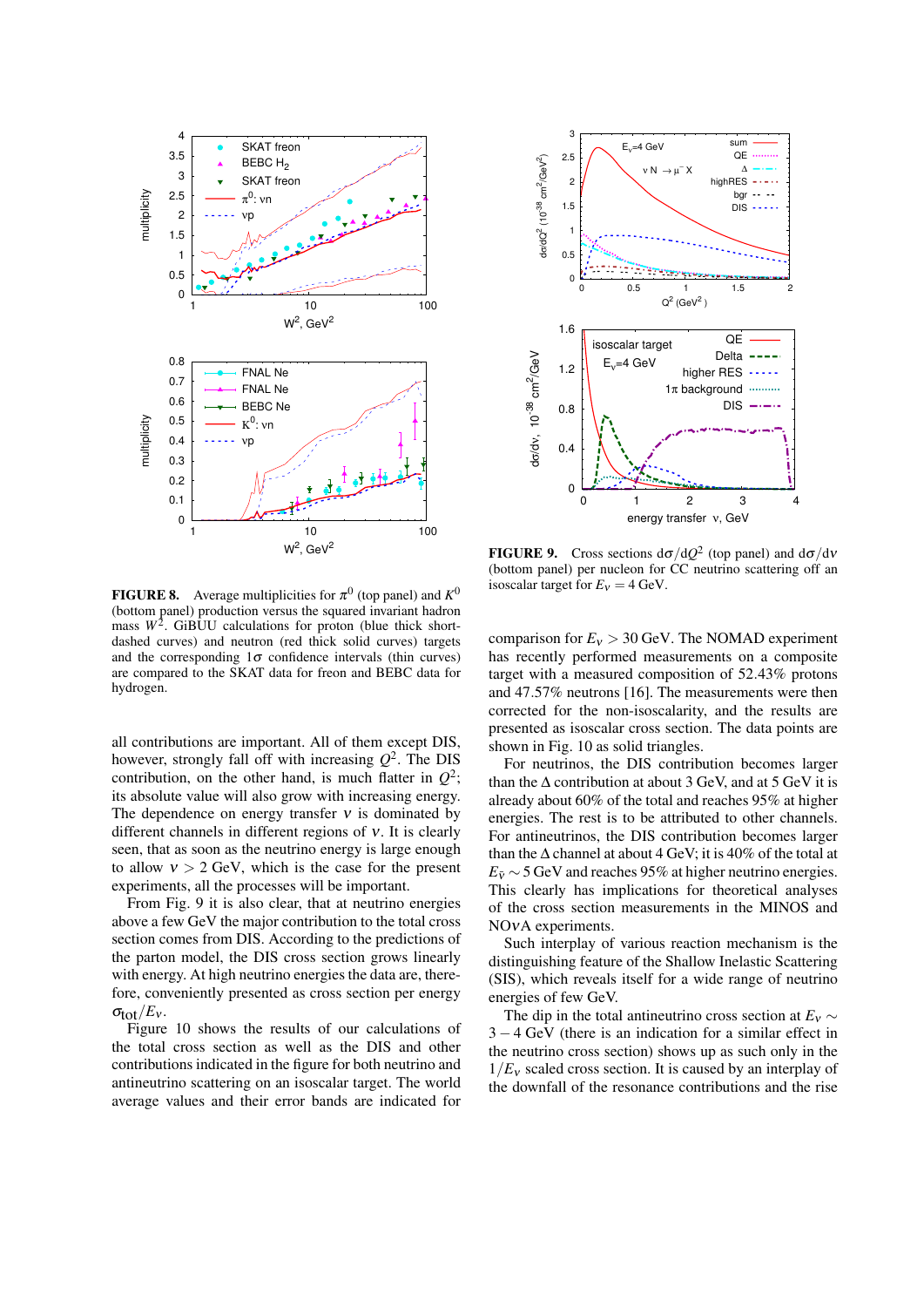

FIGURE 10. Total (red solid), DIS (blue dashed) and other cross sections per energy per nucleon for antineutrino (top panel) and neutrino (bottom panel) inclusive scattering on an isoscalar target. Curves are compared with the world averaged values, denoted by the dashed band. Data points from the NOMAD experiment [16] are shown as solid triangles.

of DIS and could indicate that our model misses some strength here. This intermediate energy region would be most sensitive to the pion (one or more) background. A clarification must wait until much more precise data for  $1\pi$  and  $2\pi$  production become available.

#### Nuclear effects in DIS

Modern neutrino experiments often use the worldaverage inclusive neutrino cross sections above neutrino energy of 30 GeV (also shown here in Fig. 10) as a benchmark for normalization. Recall, however, that all the old experiments, used to derive this average, were actually performed on nuclear targets. If the target was non-isoscalar, a corresponding correction was applied and the isoscalar cross section was extracted [19]. Such a procedure as well as the introduction of the "worldaverage" value is meaningful only if nuclear corrections are very small.

The EMC effect shows that there are nuclear corrections to the free cross sections for electrons [20]. For neutrino reactions, however, the situation is controversial. On one hand, nuclear parton distributions, based on electromagnetic scattering data and intended for description of both charged lepton and neutrino reactions, were introduced. For a review and a list of recent parametrization see, for example, Ref. [21]. On the other hand, a recent investigation [22, 23] showed that in neutrino reactions nuclear corrections to parton distributions have about the same magnitude as for electrons, but have a very different dependence on the Bjorken-*x* variable. The topic remains controversial [24], with the hope that future precise Minerνa results on various targets will clarify the situation.

As we have already mentioned above, the GiBUU code uses PYTHIA for the simulation of the DIS processes. Since the PYTHIA code was designed for elementary reactions we have to provide some "quasi-free" kinematics as input to PYTHIA that removes the effects of the binding potential on the nucleon. Various prescriptions to do this have been used (for details see Ref. [4]) and are compared with each other and with the free cross section in Fig. 11. The corresponding cross sections are denoted as "F-NO" (the invariant energy  $W^2$  of the bosonnucleon system is calculated as  $(k - k' + p)^2$  and not corrected), "F-CM" (bound nucleon is boosted into the center-of-momentum frame and the nuclear potential is removed from its energy, the nucleon then is boosted back, and *W* is calculated), and "F-MED" ( $W^2$  is taken as  $(k - k' + p)^2 - m_N^*^2 + m_N^2$ . In all these calculations parton distributions appropriate for free nucleons have been used.

It is seen that the difference between these various prescriptions is quite small (about 2 % at the lowest energy and less at the highest energy); also, the results all approach the free cross section at the highest energy. We consider small differences between the results obtained with the various prescriptions mentioned above as intrinsic uncertainty of the GiBUU code, reflecting the lack of a detailed understanding of nuclear effects. No other event generator, as far as we know, accounts for nuclear corrections in high–energy neutrino reactions. Nuclear parton distribution functions from Ref. [25] are also implemented as one of the options to use. To avoid double counting, nuclear 35potential and Fermi motion are switched off in such calculations. The result ("nuclearPDF") as well as the free cross section for iron composition ("26p+30n") are also shown in Fig. 11.

Fig. 11 shows that for antineutrinos our curves are within the spread of the MINOS and IHEP-JINR data [18]. The overall agreement of our calculations with the data is, therefore, better than the agreement of the data with each other. At low energies, where the main contribution comes from the QE and resonance production, nuclear effects are known to reduce the neutrino and antineutrino cross section. This is why, at  $E_{\bar{v}} < 5$  GeV, the curves "F-NO", "F-CM", and "F-MED", that take into account the nuclear effects explicitly, lie noticeably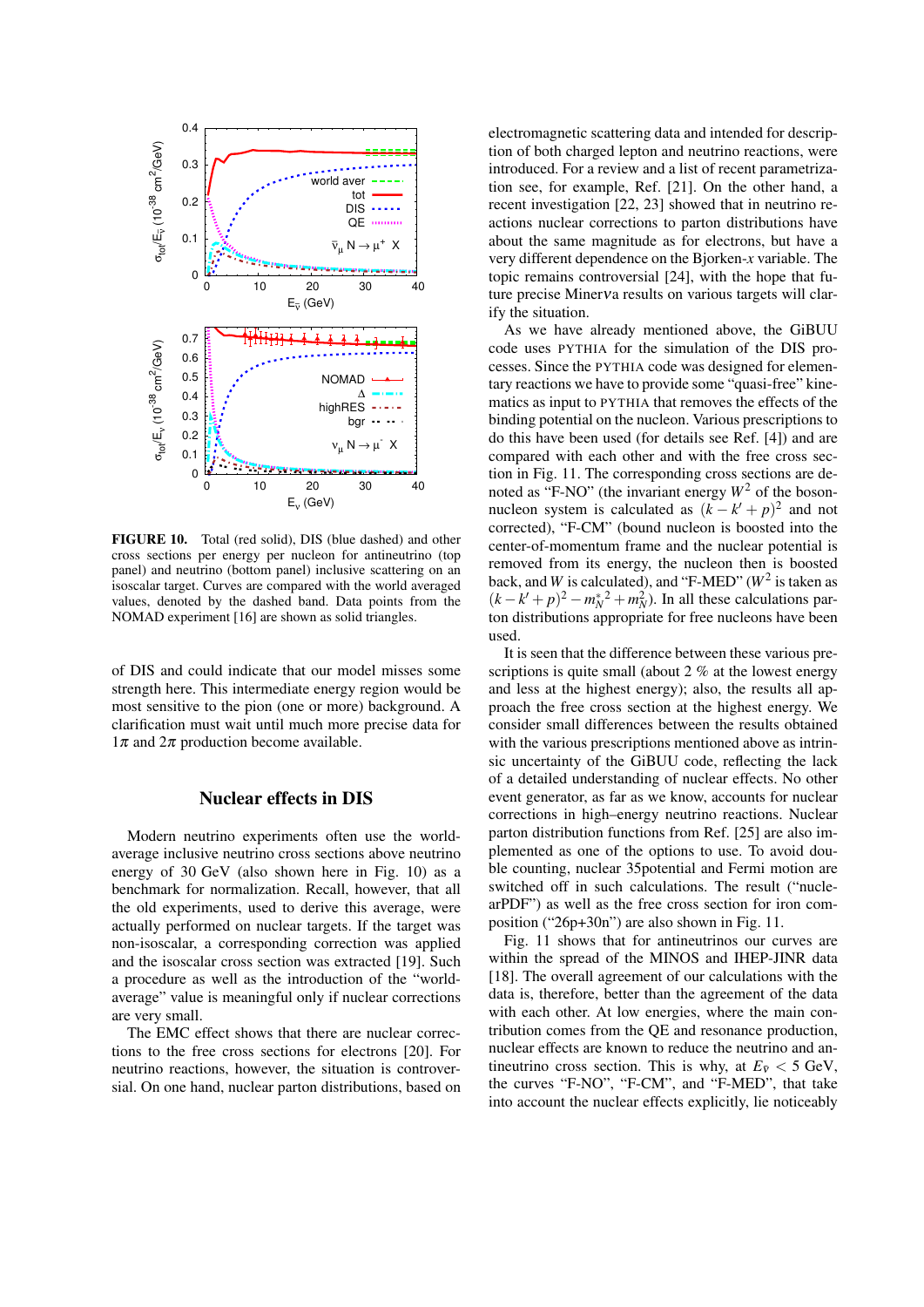

**FIGURE 11.** Cross sections  $\sigma_{\text{tot}}/E_v$  per nucleon for antineutrino  $\bar{v}_{\mu}$ Fe  $\rightarrow \mu^{+}X$  (left panel) and neutrino  $v_{\mu}$ Fe  $\rightarrow \mu^{-}X$  (middle panel) inclusive scattering off iron, as well as their ratio (right panel). Also shown is the calculated ratio for an isoscalar-corrected target. Experimental data are taken from Refs. [17] (MINOS, open circles) and [18] (IHEP-JINR, solid diamonds).

lower than the "26p+30n" curve. At high energies, however, the curves converge towards each other. The "nuclearPDF" curve, which implies modification of the DIS channel only, coincides with the "26p+30n" curve at low energies and consistently deviates from it to lower values of the cross section at higher energies where DIS dominates. The peak and dip in the region  $3 - 4$  GeV in the free cross section have the same origin as for the isoscalar cross section, as discussed in the previous section. Nuclear effects, mainly Fermi motion, wash out this structure so it is no longer visible in the nuclear cross sections.

For neutrinos our curves are in good agreement with the recent MINOS experiment, they lie within the errors of the data points. For both neutrinos and antineutrinos nuclear effects are noticeable at low energies. For higher energies,  $E_v > 5$  GeV, the curves "F-NO" "F-CM" and "F-MED" all approach each other and the "26p+30n" curve, reflecting the expected disappearance of nuclear effects with increasing energy.

In Fig. 11 we also show the ratio of antineutrino cross section to the neutrino one as a function of energy, which is in good agreement with the recent MINOS data. The ratio rises with energy, gradually flattening out. It is below its asymptotic value obtained for an isoscalarcorrected target ( $\approx 0.5$  at high energies [19]); the corresponding isoscalar curve is also shown in the figure. It is interesting that this ratio is remarkably insensitive to any nuclear effects, even at the lower energies, as illustrated by the fact that now all the curves for the various in-medium correction methods lie essentially on top of each other.

# Importance of final state interactions in semiinclusive reactions

As we already mentioned, FSI can significantly change the experimental signature of the initial neutrinoreaction and, thus, their realistic description is indispensable. To demonstrate this point explicitly, in this section we present spectra for outgoing pions and nucleons for MINOS and NoνA experiments before and after FSI. No acceptance cuts and no detector thresholds are assumed for the outgoing hadrons.

The kinetic energy distributions of outgoing nucleons are shown in Fig. 12 for one nucleon events (one nucleon of a given charge and no other nucleons in the final state).

One can easily see an essential decrease of the cross section after FSI as compared to those before FSI. This decrease at higher kinetic energy energies  $(T >$ 0.05 GeV) is natural to expect, because a nucleon can rescatter in the nucleus and knock out another nucleon; the nucleon is then gone from the one nucleon channel. At the same time, its kinetic energy would be spread between the two secondary nucleons. If these two have an energy large enough, they could, in turn, produce more lower-energy nucleons. The same knock-out can be caused by a pion produced in a primary interaction. This process, which can develop as a cascade, leads to an increase of multi-nucleon events with low kinetic energies.

Figure 13 shows the  $\pi^+$ ,  $\pi^0$  and  $\pi^-$  spectra for one pion events for neutrino- and antineutrino-induced reactions. For the dominant channels  $(\pi^+$  production in neutrino reactions and  $\pi^-$  in antineutrino ones), the FSI decrease the cross section at  $T_\pi > 0.2$  GeV. At lower neutrino energies this is mainly due to pion absorption through  $\pi N \to \Delta$  followed by  $\Delta N \to NN$ . At higher energies pions can also be absorbed through  $\eta$  and  $\Delta$  production  $\pi N \to \eta \Delta$ , production of higher resonances  $\pi N \to$ *R* followed by  $RN \to NN$  or  $R \to \eta N$ , non-resonant pion absorption  $\pi NN \rightarrow NN$ , production of  $\omega$  mesons  $\pi N \to \omega N$ ,  $\phi$  mesons  $\pi N \to \phi N$ , and strange mesons  $\pi N \to \Sigma K$ ,  $\Lambda K$ ,  $K\overline{K}N$ . All these channels (and more) are included in GiBUU and contribute to pion absorption.

In addition, pion scattering in the FSI also decreases the pion energy. Here elastic scattering as well as DIS events of the type  $\pi N \rightarrow$  multi- $\pi N$  deplete the spectra at higher energies and accumulate strength at lower energies. Thus, an increase of the cross sections is observed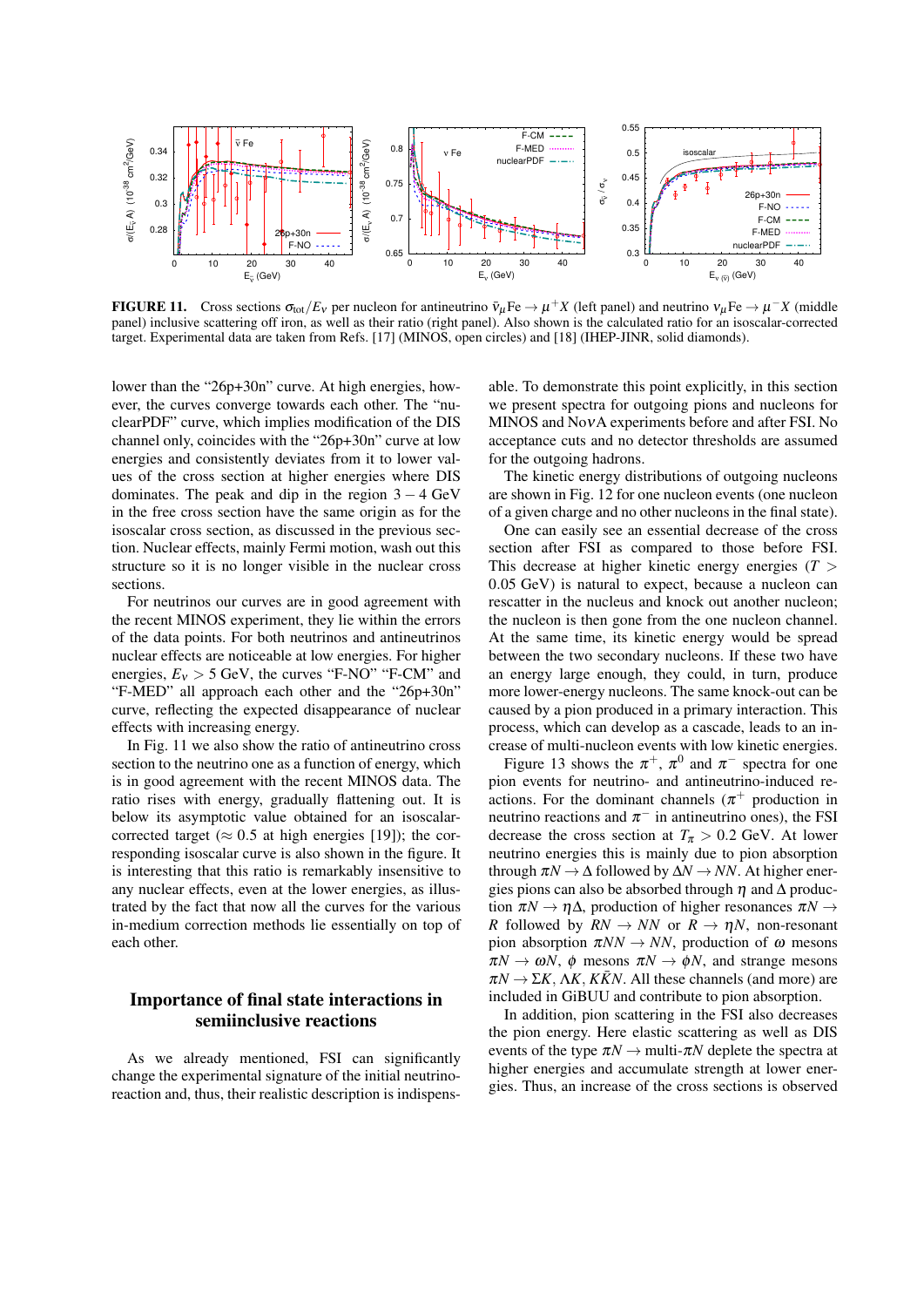

FIGURE 12. Kinetic energy distributions per target nucleon for one nucleon (one nucleon of the indicated charge and no other nucleons) production in neutrino and antineutrino scattering off iron and carbon. The left block of figures shows the results obtained for the MINOS flux on iron target, and the right block those for the NoνA flux on carbon target.

at  $T_{\pi}$  < 0.15 GeV, where the cross sections after FSI are higher than before, and a decrease above this energy. Additionally, low-energy pions may come from reactions such as  $\eta N \to R$  followed by  $R \to \pi N$ . Altogether this leads to a significant change of the shape of the spectra. In particular, there is a strong build-up of strength around  $T_{\pi} = 0.06$  GeV, where the cross section after FSI is about 50% higher than before. This is primarily due to the slowing down of pions by FSI and the low  $\pi - N$ cross section in this energy region. We note that the size of this effect depends somewhat on the treatment of the collisional width of the  $\Delta$  resonance [26].

The observed pions can be produced by different reaction mechanisms. It is, therefore, interesting to analyze where the various final states come from. Fig. 14 shows the origin of the pions (that is, the initial vertex at which the pion was produced) in the dominant channels for various final states. It is interesting to see that even for the MINOS flux, which peaks at 3 GeV and has a high-energy tail, one pion production receives its major contribution from ∆ resonance production and its following decay. The second largest contribution comes from DIS. This reflects the fact that even in a DIS event the final state may involve a  $\Delta$  that subsequently decays into a pion. For the other final states with more than one pion DIS dominates, but the  $\Delta$  is still visible. This reflects the fact that the pion and nucleon produced in the decay of the primary ∆ undergo FSI which result in several pions in the final state. The contribution from the QE vertex is very small but nonzero. In this case the outgoing pion can be produced only during the FSI, for example, due to the  $NN \rightarrow N\Delta$  scattering followed by  $\Delta \rightarrow N\pi$ .

Figs. 13 and 14 show that the pion spectra (after FSI) all exhibit the typical shape that we already noticed for the calculated MiniBooNE pion spetra [27]. This is so because this spectral shape is a consequence of FSI alone (absorption of pions through the  $\Delta$  resonance)

and not of the production mechanism. Typical for this higher energy is only the long tails towards higher pion energies which stems from DIS production processes. The various production processes possible at these higher energies thus determine the absolute magnitude of the cross section, but not its shape.

We note here that the magnitude of the experimentally measured cross section depends on the flux used to extract it from the event rate and this flux carries its own uncertainties. The uncertainty in the overall flux magnitude (but not in its shape!) could be removed by comparing ratios of pion production cross sections for different charge states, but this would not constrain the underlying theoretical description of electroweak pion production. More interesting could be a comparison of magnitudes of the  $1\pi$  vs.  $2\pi$  (or even  $n\pi$ ) channels because the latter are predominantly produced by DIS processes (see Fig. 14).

# **CONCLUSIONS**

In conclusion we summarize here a few essential points.

- Any neutrino event generator should have all initial reaction mechanisms (quasi-elastic scattering, ∆ production, production of higher resonances, background 1- and many-pion production, DIS) under control. This is especially important for experiments working in the SIS energy region (nearly all current experiments).
- To improve modeling in the SIS region, elementary inputs (that is, cross sections on nucleon targets) are needed, especially for pion production.
- Nuclear dynamics should be checked with electronand photon-induced reactions. There are lots of relevant data out there.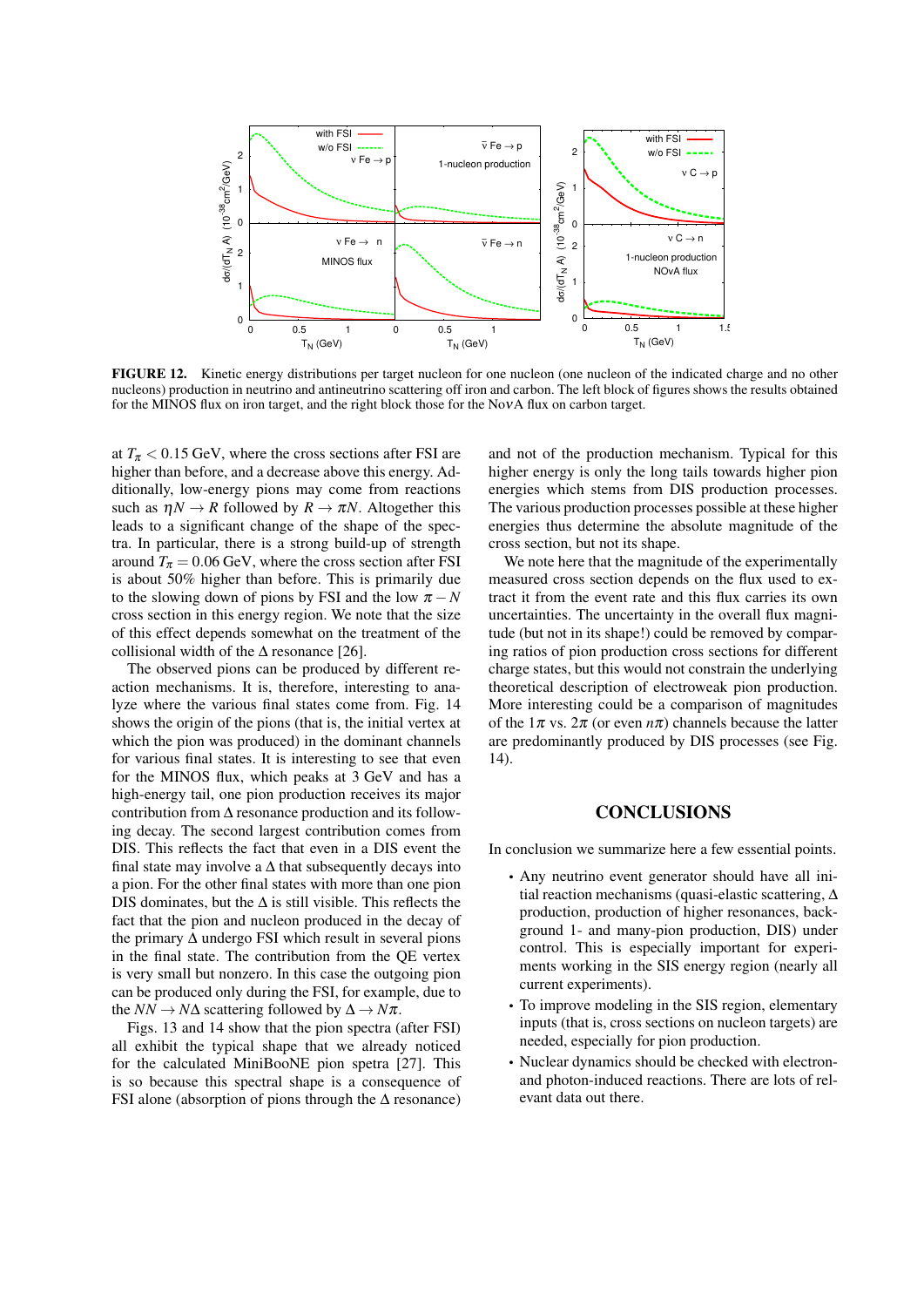

FIGURE 13. Pion kinetic energy distributions per target nucleon for neutrino and antineutrino scattering off iron and carbon for one pion production (one pion of the indicated charge and no other pions are produced).

- Multiplicities of ejected hadrons give a sensitive test for final state interactions.
- Pions and nucleons in the detector are in general not those produced in the initial interaction vertex, but those after final state interactions. This is why a realistic modeling of FSI should be an important issue in any generator.

This work has been supported by DFG and BMBF.

# **REFERENCES**

- 1. O. Lalakulich, and U. Mosel, *Phys.Rev.* C86, 054606 (2012), 1208.3678.
- 2. T. Leitner, L. Alvarez-Ruso, and U. Mosel, *Phys. Rev.* C73, 065502 (2006), nucl-th/0601103.
- 3. T. Leitner, L. Alvarez-Ruso, and U. Mosel, *Phys. Rev.* C74, 065502 (2006), nucl-th/0606058.
- 4. O. Buss, T. Gaitanos, K. Gallmeister, H. van Hees, M. Kaskulov, et al., *Phys.Rept.* 512, 1–124 (2012), 1106.1344.
- 5. M. Effenberger, and U. Mosel, *Phys.Rev.* C62, 014605 (2000), nucl-th/9908078.
- 6. B. Krusche, J. Lehr, J. Ahrens, J. Annand, R. Beck, et al., *Eur.Phys.J.* A22, 277–291 (2004), nucl-ex/0406002.
- 7. O. Buss, T. Leitner, U. Mosel, and L. Alvarez-Ruso, *Phys.Rev.* C76, 035502 (2007), 0707.0232.
- 8. K. Gallmeister, and U. Mosel, *Nucl. Phys.* A801, 68–79 (2008), nucl-th/0701064.
- 9. T. Leitner, O. Buss, L. Alvarez-Ruso, and U. Mosel, *Phys. Rev.* C79, 034601 (2009), 0812.0587.
- 10. J. Lehr, *In-Medium Eigenschaften von Nukleonen und Nukleonresonanzen in einem semiklassischen Transportmodell*, Ph.D. thesis, Giessen University,

Germany (2003), available online at theorie. physik.uni-giessen.de.

- 11. E. Oset, and L. L. Salcedo, *Nucl. Phys.* A468, 631–652 (1987).
- 12. T. Falter, W. Cassing, K. Gallmeister, and U. Mosel, *Phys.Lett.* B594, 61–68 (2004), nucl-th/0303011.
- 13. T. Falter, W. Cassing, K. Gallmeister, and U. Mosel, *Phys. Rev.* C70, 054609 (2004), nucl-th/0406023.
- 14. O. Lalakulich, K. Gallmeister, and U. Mosel, *Phys.Rev.* C86, 014607 (2012), 1205.1061.
- 15. T. Yang, C. Andreopoulos, H. Gallagher, K. Hoffmann, and P. Kehayias, *Eur.Phys.J.* C63, 1–10 (2009), 0904.4043.
- 16. Q. Wu, et al., *Phys. Lett.* B660, 19–25 (2008), 0711.1183.
- 17. P. Adamson, et al., *Phys. Rev.* D81, 072002 (2010), 0910.2201.
- 18. V. B. Anikeev, et al., *Z. Phys.* C70, 39–46 (1996).
- 19. J. M. Conrad, M. H. Shaevitz, and T. Bolton, *Rev. Mod. Phys.* 70, 1341–1392 (1998), hep-ex/9707015.
- 20. G. Piller, and W. Weise, *Phys.Rept.* 330, 1–94 (2000), hep-ph/9908230.
- 21. M. Hirai, S. Kumano, and K. Saito, *AIP Conf. Proc.* 1189, 269–275 (2009), 0909.2329.
- 22. I. Schienbein, et al., *Phys. Rev.* D77, 054013 (2008), 0710.4897.
- 23. K. Kovarik, et al., *Phys. Rev. Lett.* 106, 122301 (2011), 1012.0286.
- 24. H. Paukkunen, and C. A. Salgado (2013), 1302.2001.
- 25. K. J. Eskola, V. J. Kolhinen, and C. A. Salgado, *Eur. Phys. J.* C9, 61–68 (1999), hep-ph/9807297.
- 26. T. J. Leitner, *Neutrino-nucleus interactions in a coupled-channel hadronic transport model*, Ph.D. thesis, Giessen University, Germany (2009), available online at http://theorie.physik.uni-giessen.de.
- 27. O. Lalakulich, and U. Mosel, *Phys.Rev.* C87, 014602 (2013), 1210.4717.